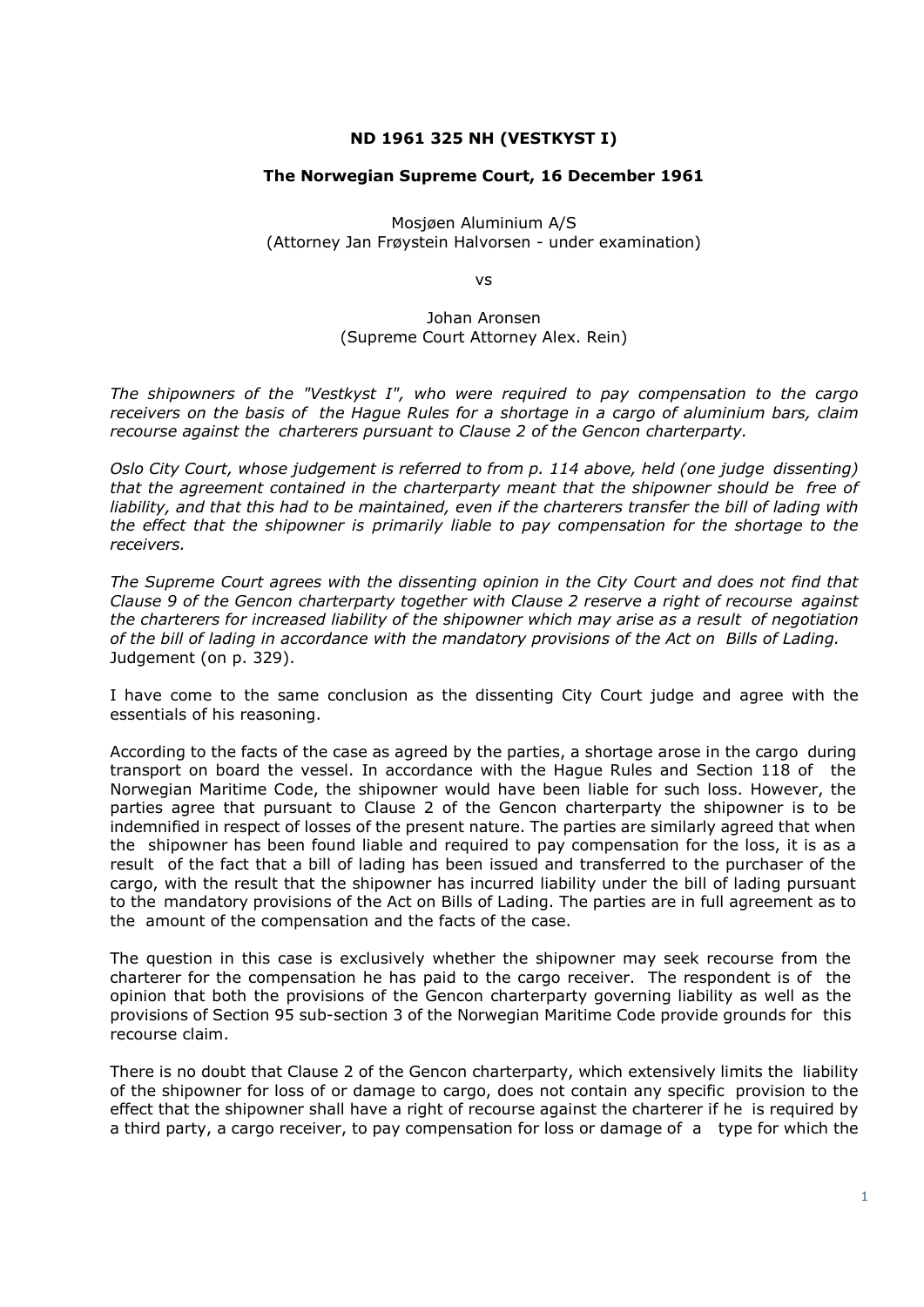## owner is exempt from liability.

Nor can I see that Clause 9 of the Gencon charterparty, held together with Clause 2, reserves a right for the shipowner to claim indemnification from the charterer in the event the issuance of a bill of lading has led to increased liability for the shipowner compared to what follows from the liability provisions of the charterparty. It is only in the event that the bill of lading contains a lower rate than that of the charterparty that Clause 9 contains a clear reservation, as payment of the difference in the rates may in such instance be claimed on signing the bill of lading.

Although I therefore cannot see that the charterparty contains any reservation for recourse in a case such as this, I nevertheless find that it is admittedly natural that the shipowner can claim indemnification from the charterer when he has been required to pay compensation to the cargo receiver for a loss for which, according to the charterparty, he should not have been liable. If the shipowner cannot claim recourse, the limitation of liability will to a great extent have no effect. Since it is common practice to issue a bill of lading which is then sent to the cargo receiver, this situation will arise regularly.

Further support for the view that the charterparty must allow for recourse may be found in the fact that, pursuant to Clause 9 of the charterparty and Section 95 of the Norwegian Maritime Code, the ship's master is obliged to issue a bill of lading. The charterer has the option to transfer this obligation to third parties and thereby impose on the shipowner liability under the bill of lading pursuant to the mandatory provisions of the Act on Bills of Lading, thereby increasing the shipowner's liability far in excess of the liability it has pursuant to the provisions of the charterparty.

When I nevertheless assume that the charterparty cannot be considered to allow for recourse, it is because the charterparty does not contain any clear reservation of a right of recourse. The limitation of liability in Clause 2 is very extensive and results in a severe limitation of the liability which the shipowner would otherwise have pursuant to the Hague Rules and the Norwegian Maritime Code. It is natural to interpret such a limitation of liability strictly, and not interpret into its passive exemption from liability a positive right of recourse in the absence of definite support for this in the wording.

In this respect I also give weight to the fact that Gencon is an old form of charterparty used extensively the world over. It has been stated that it dates from 1915 but was revised following adoption of the Hague Rules. Situations of this type, where the shipowner incurs liability under the bill of lading which exceeds the liability provisions of the charterparty, must have occurred frequently. It would therefore be reasonable that the charterparty had to contain a clear reservation, if it had been the intention that it should allow the shipowner to claim recourse against the charterer.

A further reason to require a clear reservation of a right of recourse is that, as submitted by the appellant, legal theory points out that a right of recourse is not automatic, but rather must be specifically agreed.

Nor has it been shown that it is the practice in this country or any other to construe the Gencon charterparty to the effect that it provides the shipowner with a right of recourse against the charterer in cases such as the present case, despite the fact that such instances must arise regularly.

My interpretation of the reservation is therefore that even in cases where a Gencon charterparty has been signed, every shipowner must consider that bills of lading will be issued and negotiated which impose upon him a liability exceeding that set out in the charterparty. The shipowner is aware of this and his third party liability insurance cover also covers this liability. On the other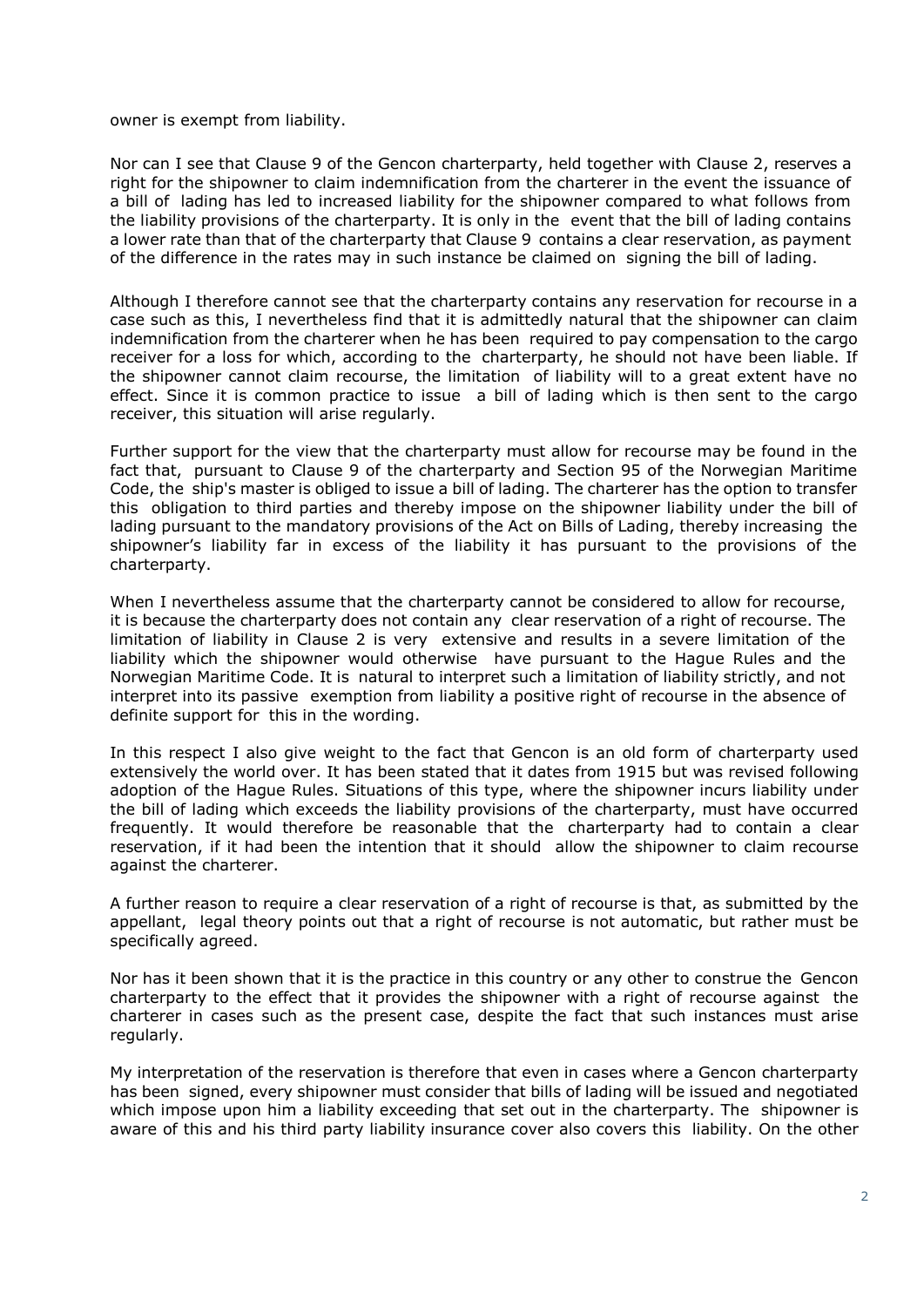hand, the position of the charterer is that when, as in the present case, he has shipped the cargo and sent the bill of lading, he regards his involvement to be at an end. The liability the charterer would incur if obliged to indemnify the shipowner would not be covered by the cargo insurers, which would normally be the first to compensate the loss and thereafter claim reimbursement from the shipowner or its insurers. The charterer would not normally be insured against such course claim from the shipowner.

Nor does Section 95 sub-section 3 of the Norwegian Maritime Code provide a legal basis for a shipowner to claim recourse from the charterer in this case. The wording of that provision provides legal basis for a claim of indemnification by the shipowner if bills of lading are issued on terms which differ from those set out in the contract of affreightment, if this increases the liability of the shipowner. In this case, it is clear that it is not the terms of the bill of lading that have resulted in the increased liability, but rather the mandatory liability provisions of the Act on Bills of Lading.

In and of itself it may seem reasonable to liken the situation that the issuance and negotiation of the bill of lading increases the liability of the shipowner due to the liability provisions of the Act on Bills of Lading, with the situation dealt with directly in Section 95 sub-section 3, i.e. that the terms of the bill of lading deviate from the terms of the charterparty. The situations are however not entirely analogous. The liability for bills of lading pursuant to the Act on Bills of Lading is well known. As stated above, I assume that the shipowner normally allows for the issuance and transfer of bills of lading. The issue of terms in the bill of lading that deviate from the charterparty is however a different matter. They may be unknown to the shipowner. In such a case itis natural to ensure indemnification of the shipowner.

The determining factor for the conclusion that Section 95 sub-section 3 cannot be applied in cases such as the present case must be the fact that the report of the Maritime Commission of 1936 at page 41, contains an express statement that the provision is not intended for cases such as this, where the bill of lading is subject to the Act on Bills of Lading. This is also strongly emphasised in Jantzen "Godsbefordring til sjøs", second edition, page 152, where he states:

"The Act implementing the Hague Rules has the effect that the shipowner can to a large degree incur greater liability to the acquirer of the bill of lading than what follows from the charterparty; however, although this arises by way of an arbitrary and unilateral act of the charterer, namely the transfer of the bill of lading, there is no question of r e c o u r s e in this situation unless this is specifically agreed…"

Nor has it been shown that the legislation has in practice been understood to provide a right of recourse in such cases despite the fact that, as has been said, it is normal practice for bills of lading to be issued, with the resultant liability which exceeds the liability provisions of the charterparty.

I find therefore for the charterer.

Neither party claims costs since the case has been brought by the insurance companies involved for the purpose of resolving a question of principle.

I vote for:

## *Judgment*

In favour of Mosjøen Aluminium A/S.

Judge *Hiorthøy*: I concur in all essentials and as regards the conclusion with the first-voting judge.